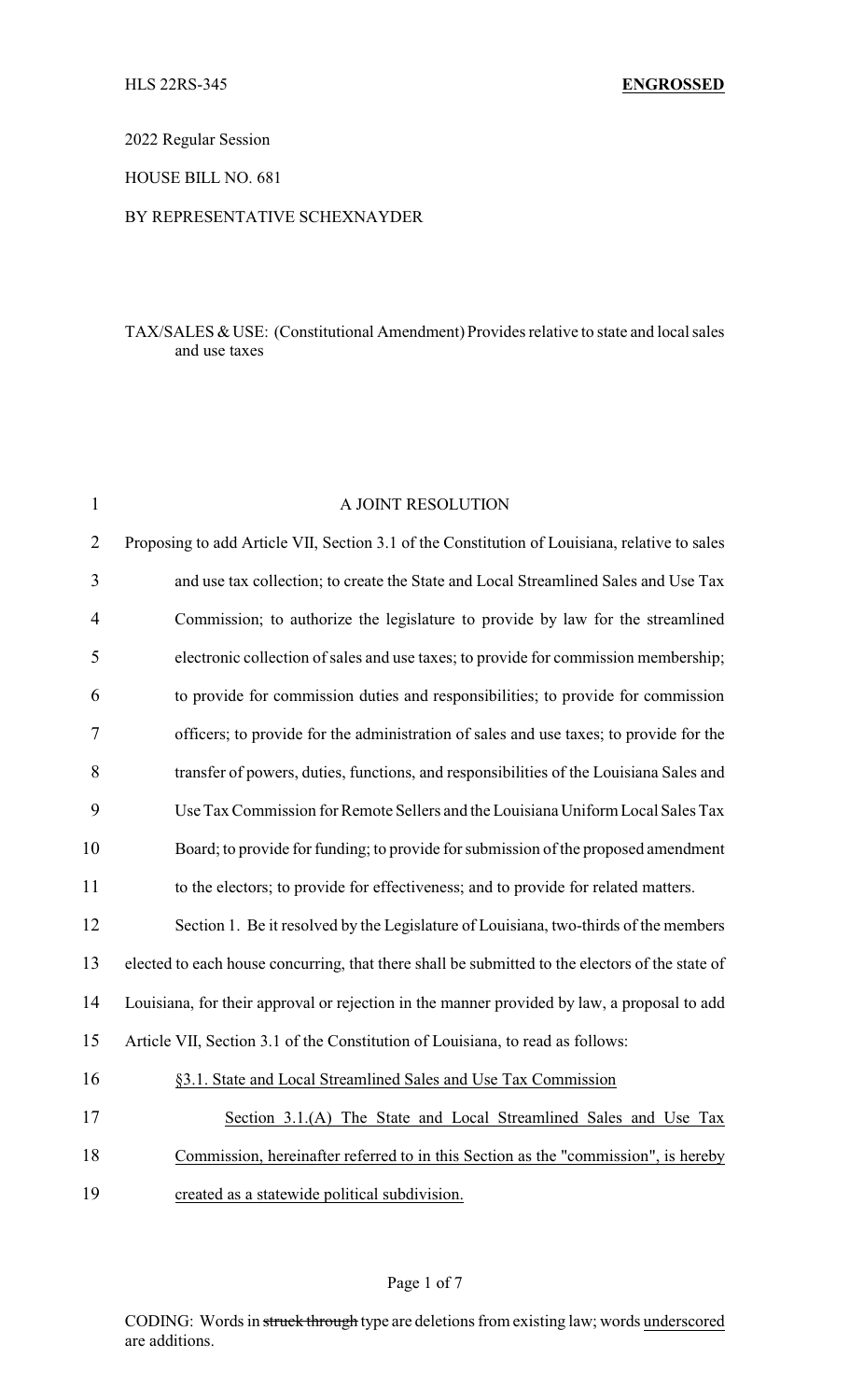| $\mathbf{1}$ | $(B)(1)$ The membership of the commission shall be comprised of eight                |
|--------------|--------------------------------------------------------------------------------------|
| 2            | members as follows:                                                                  |
| 3            | (a) One member appointed by the Louisiana School Boards Association or               |
| 4            | its successor.                                                                       |
| 5            | (b) One member appointed by the Louisiana Municipal Association or its               |
| 6            | successor.                                                                           |
| 7            | (c) One member appointed by the Police Jury Association of Louisiana or              |
| 8            | its successor.                                                                       |
| 9            | One member appointed by the Louisiana Sheriffs' Association or its<br>(d)            |
| 10           | successor.                                                                           |
| 11           | (e) The secretary of the Department of Revenue, or a designee of the                 |
| 12           | secretary.                                                                           |
| 13           | One member appointed by the governor.<br>(f)                                         |
| 14           | (g) One member appointed by the speaker of the House of Representatives.             |
| 15           | (h) One member appointed by the president of the Senate.                             |
| 16           | (2) The initial members of the commission shall be appointed no later than           |
| 17           | one year following the effective date of this Section.                               |
| 18           | (3) The commission shall have a chairman and vice-chairman and such other            |
| 19           | officers as the commission deems necessary. The initial chairman of the commission   |
| 20           | shall be elected by commission members at the first meeting and shall be a member    |
| 21           | appointed pursuant to Subsubparagraphs $(1)(a)$ through $(d)$ of this Paragraph. The |
| 22           | initial vice-chairman shall be elected by commission members at the first meeting    |
| 23           | and shall be a member appointed pursuant to Subsubparagraphs $(1)(e)$ through $(h)$  |
| 24           | Thereafter, on the anniversary of the initial election of the<br>of this Paragraph.  |
| 25           | chairman and vice-chairman, the commission shall elect as chairman a member          |
| 26           | appointed pursuant to Subsubparagraphs $(1)(e)$ through $(h)$ of this Paragraph, and |
| 27           | shall elect as vice-chairman a member appointed pursuant to Subsubparagraphs         |
| 28           | $(1)(a)$ through $(d)$ of this Paragraph. The election of chairman and vice-chairman |
| 29           | positions shall continue to rotate in this manner each year.                         |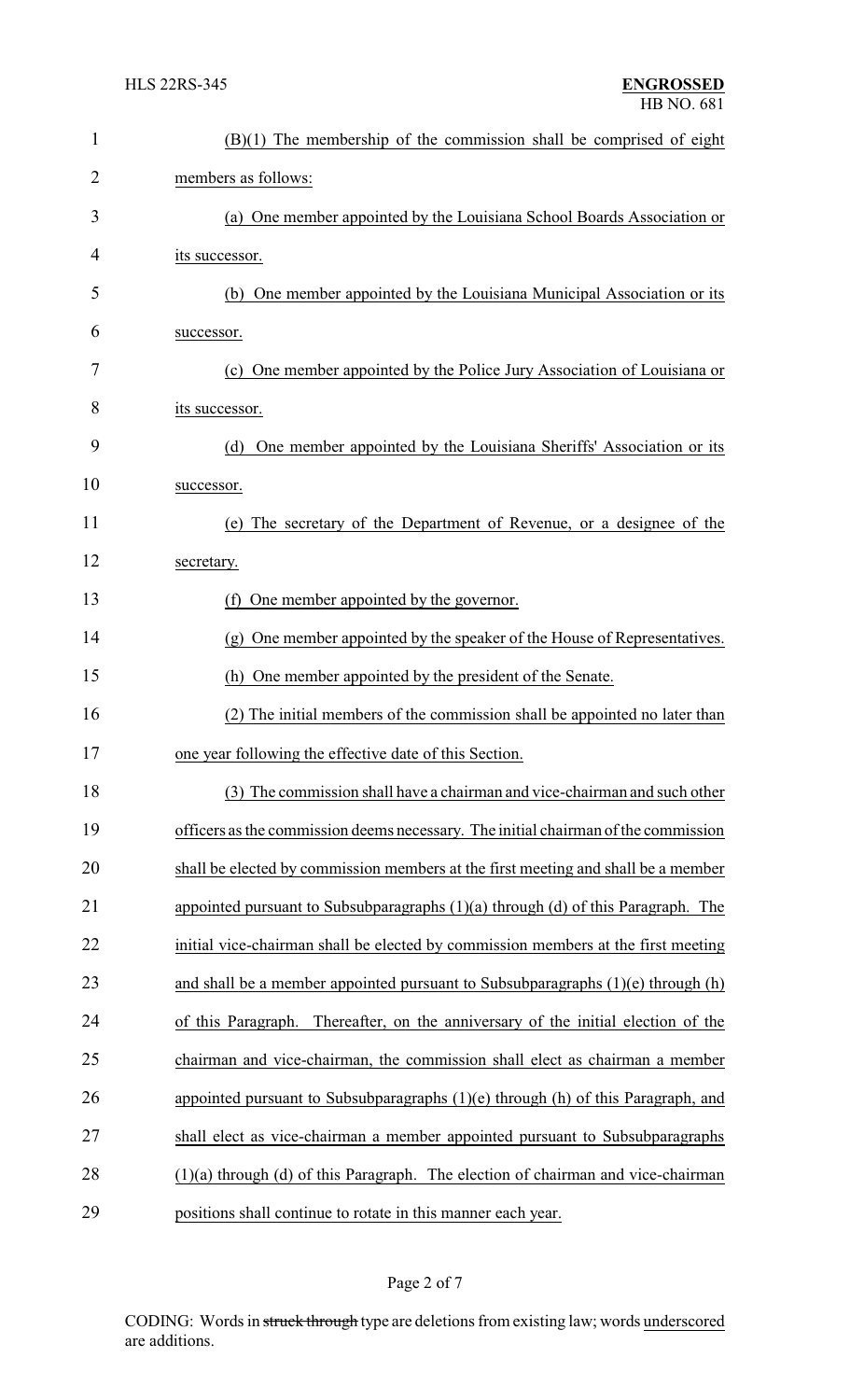| 1              | The first meeting of the commission shall be called by the speaker of the              |
|----------------|----------------------------------------------------------------------------------------|
| $\overline{2}$ | House of Representatives no later than two years following the effective date of this  |
| 3              | Section.                                                                               |
| 4              | $(D)(1)$ The legislature shall provide by law for the duties, funding, and             |
| 5              | obligations of the commission. All statutory provisions enacted relative to the        |
| 6              | duties, funding, or obligations of the commission shall require the enactment of a law |
| 7              | by two-thirds of the elected members of each house of the legislature. Beginning on    |
| 8              | the effective date of such law, the provisions of Article VII, Section 3(B) of this    |
| 9              | constitution shall cease to be effective and shall be inapplicable, inoperable, and of |
| 10             | no effect for the limited purposes of the commission's duties as set forth in          |
| 11             | Subparagraph (2) of this Paragraph. Absent the enactment of statutory provisions       |
| 12             | pursuant to this Paragraph, local sales and use tax collection shall be as provided in |
| 13             | Article VII, Section 3(B) of this Constitution and state sales and use tax collection  |
| 14             | and administration shall be by the Department of Revenue as provided by law.           |
| 15             | (2) The commission shall:                                                              |
| 16             | (a) Provide for the streamlined electronic filing, electronic remittance, and          |
| 17             | the collection of sales and use taxes levied within the state ensuring prompt          |
| 18             | remittance of the respective tax returns and monies received electronically by the     |
| 19             | commission to the single collector or central collection commission for each taxing    |
| 20             | authority and to the Department of Revenue for distribution. The tax monies            |
| 21             | received by the commission shall, at all times, be and remain the property of the      |
| 22             | respective taxing authorities or the state.                                            |
| 23             | (b) Issue policy advice relative to sales and use taxes levied by all taxing           |
| 24             | authorities within the state.                                                          |
| 25             | (c) Develop rules, regulations, and guidance to simplify and streamline the            |
| 26             | audit process for sales and use taxpayers.                                             |
| 27             | The commission shall be funded with state and local sales and use tax<br>(3)           |
| 28             | revenues collected and deemed by the commission, to be reasonable and necessary        |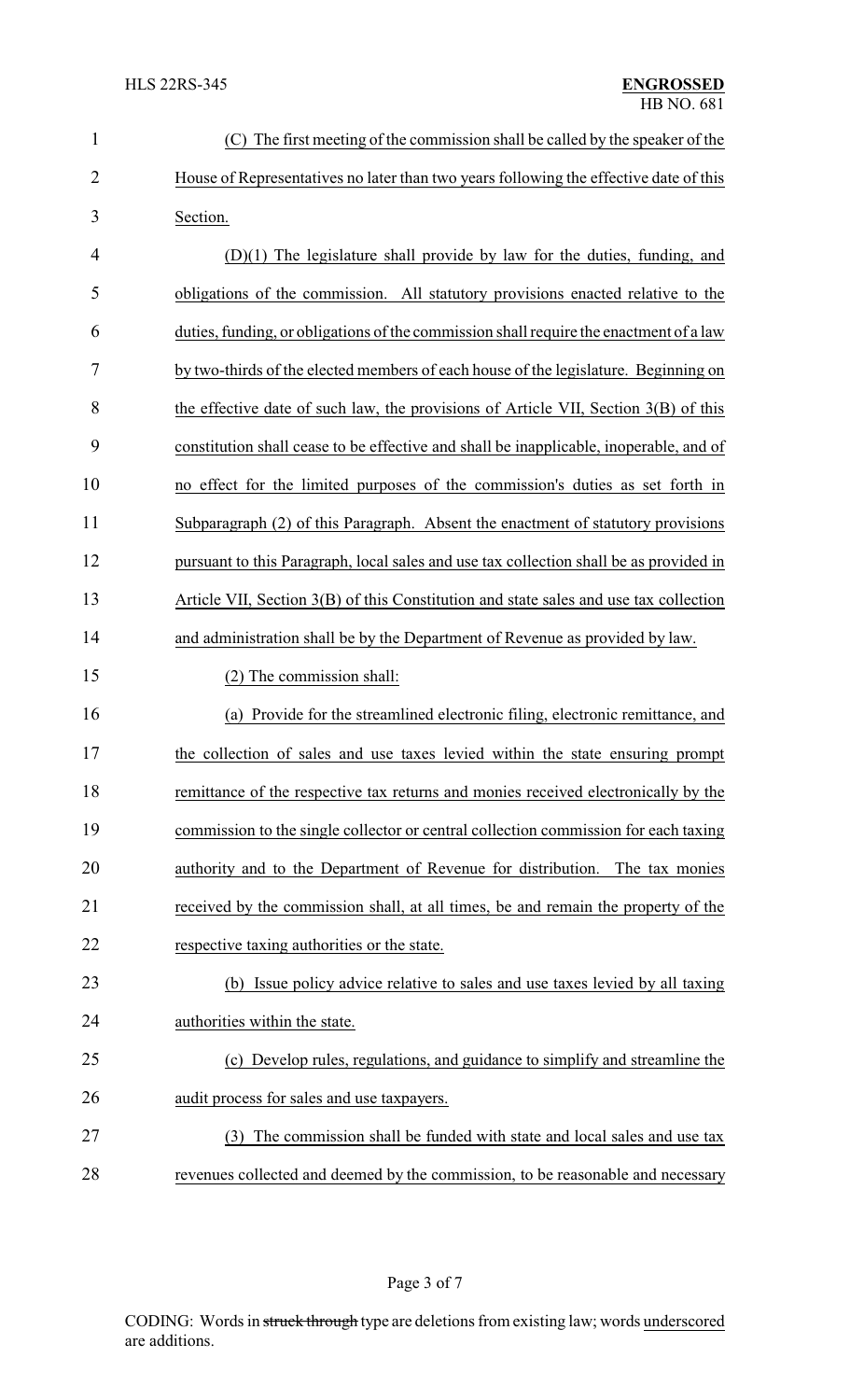| $\mathbf{1}$ | costs of the administration and collection of sales and use taxes levied by all taxing        |
|--------------|-----------------------------------------------------------------------------------------------|
| 2            | authorities within the state.                                                                 |
| 3            | (E) One year following the first meeting of the commission, the Louisiana                     |
| 4            | Sales and Use Tax Commission for Remote Sellers and the Louisiana Uniform Local               |
| 5            | Sales Tax Board shall be abolished. The powers, duties, functions, and                        |
| 6            | responsibilities of the Louisiana Sales and Use Tax Commission for Remote Sellers             |
| 7            | and the Louisiana Uniform Local Sales Tax Board shall be transferred to, exercised            |
| 8            | by, and under the administration and control of the commission. When the Louisiana            |
| 9            | Sales and Use Tax Commission for Remote Sellers and the Louisiana Uniform Local               |
| 10           | Sales Tax Board are abolished:                                                                |
| 11           | (1) Any reference in law to the Louisiana Sales and Use Tax Commission                        |
| 12           | for Remote Sellers and the Louisiana Uniform Local Sales Tax Board shall be                   |
| 13           | deemed to apply to the commission.                                                            |
| 14           | All books, papers, records, actions, and other property, heretofore<br>(2)                    |
| 15           | possessed, controlled, or used by the Louisiana Sales and Use Tax Commission for              |
| 16           | Remote Sellers and the Louisiana Uniform Local Sales Tax Board shall be                       |
| 17           | transferred to the commission.                                                                |
| 18           | All employees of the Louisiana Sales and Use Tax Commission for<br>(3)                        |
| 19           | Remote Sellers and the Louisiana Uniform Local Sales Tax Board shall be                       |
| 20           | transferred to the commission.                                                                |
| 21           | The adoption or amendment of any rule by the commission shall require<br>(F)                  |
| 22           | a two-thirds vote of the members of the commission and shall be in accordance with            |
| 23           | the provisions of the Administrative Procedure Act.                                           |
| 24           | Section 2. Be it further resolved that this proposed amendment shall be submitted             |
| 25           | to the electors of the state of Louisiana at the statewide election to be held on November 8, |
| 26           | 2022.                                                                                         |
| 27           | Section 3. Be it further resolved that on the official ballot to be used at the election,     |
| 28           | there shall be printed a proposition, upon which the electors of the state shall be permitted |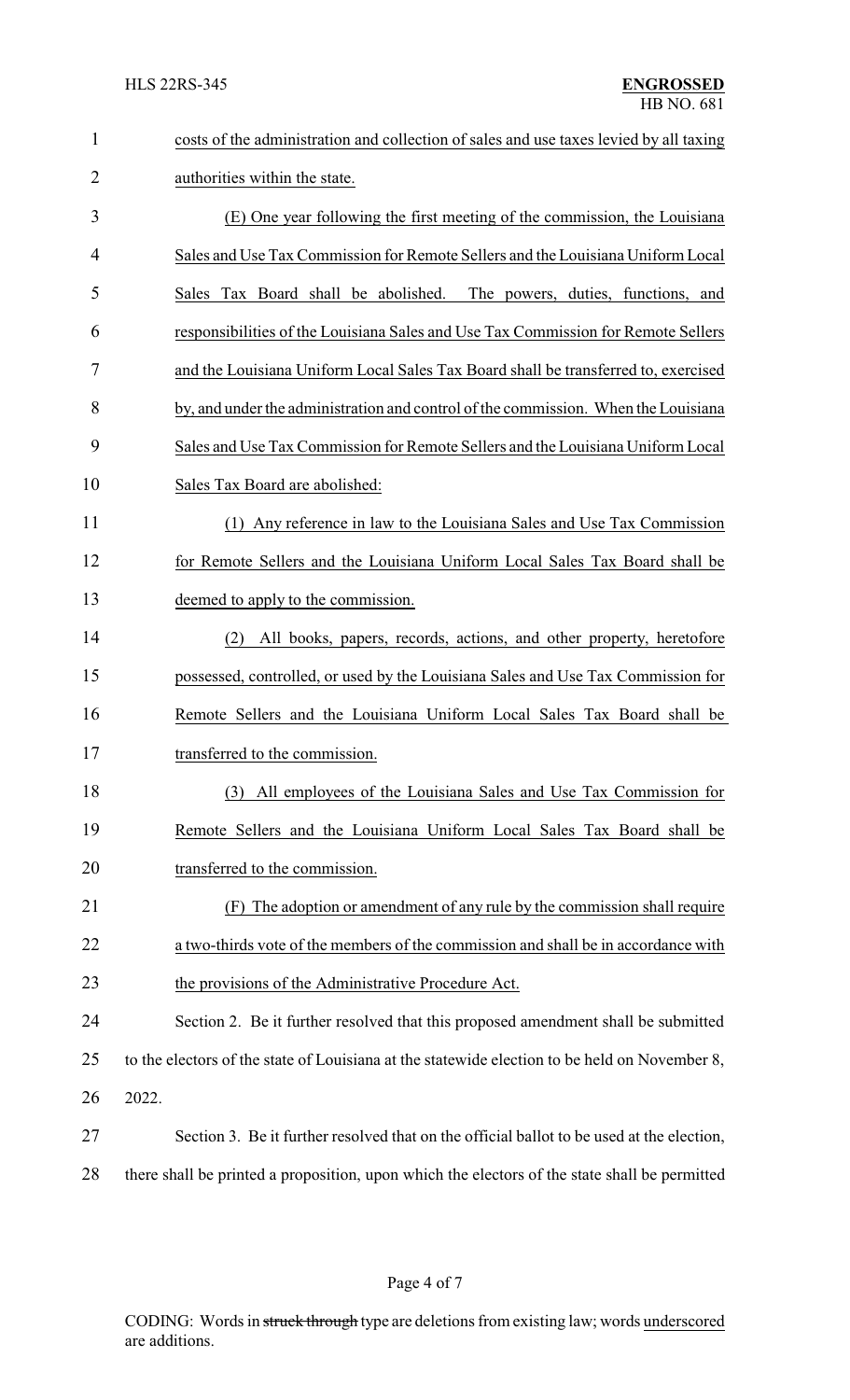| $\mathbf{1}$   |          | to vote YES or NO, to amend the Constitution of Louisiana, which proposition shall read as |
|----------------|----------|--------------------------------------------------------------------------------------------|
| 2              | follows: |                                                                                            |
| 3              |          | Do you support an amendment to provide for the State and Local                             |
| $\overline{4}$ |          | Streamlined Sales and Use Tax Commission and to authorize the legislature                  |
| 5              |          | to provide for the funding, duties, and responsibilities of the commission by              |
| 6              |          | law? (Adds Article VII, Section 3.1)                                                       |
|                |          |                                                                                            |

### DIGEST

The digest printed below was prepared by House Legislative Services. It constitutes no part of the legislative instrument. The keyword, one-liner, abstract, and digest do not constitute part of the law or proof or indicia of legislative intent. [R.S. 1:13(B) and 24:177(E)]

| HB 681 Engrossed<br>2022 Regular Session<br>Schexnayder |
|---------------------------------------------------------|
|---------------------------------------------------------|

**Abstract:** Establishes the State and Local Streamlined Sales and Use Tax Commission.

Existing law authorizes the state to levy and collect taxes on the sale at retail, the use, the lease or rental, the consumption, and the storage for use or consumption of tangible personal property and on sales of services as defined by law.

Present constitution authorizes the governing authority of any local governmental subdivision or school board to levy and collect taxes on the sale at retail, the use, the lease or rental, the consumption, and the storage for use or consumption of tangible personal property and on sales of services as defined by law, if approved by a majority of the electors voting thereon in an election held for that purpose.

Present constitution authorizes a political subdivision to exercise the power of taxation under authority granted by the legislature.

Present constitution requires all political subdivisions which levy sales and use taxes within a parish to agree among themselves to provide for the collection of sales and use taxes by a single collector or a central collection commission.

Proposed constitutional amendment creates the State and Local Streamlined Sales and Use Tax Commission (commission) as a statewide political subdivision.

Proposed constitutional amendment further provides the commission shall be comprised of eight members as follows:

- (1) One member appointed by the La. School Boards Association, or its successor.
- (2) One member appointed by the La. Municipal Association, or its successor.
- (3) One member appointed by the Police Jury Association of La., or its successor.
- (4) One member appointed by the La. Sheriffs' Association, or its successor.
- (5) The secretary of the Dept. of Revenue, or the designee of the secretary.
- (6) One member appointed by the governor.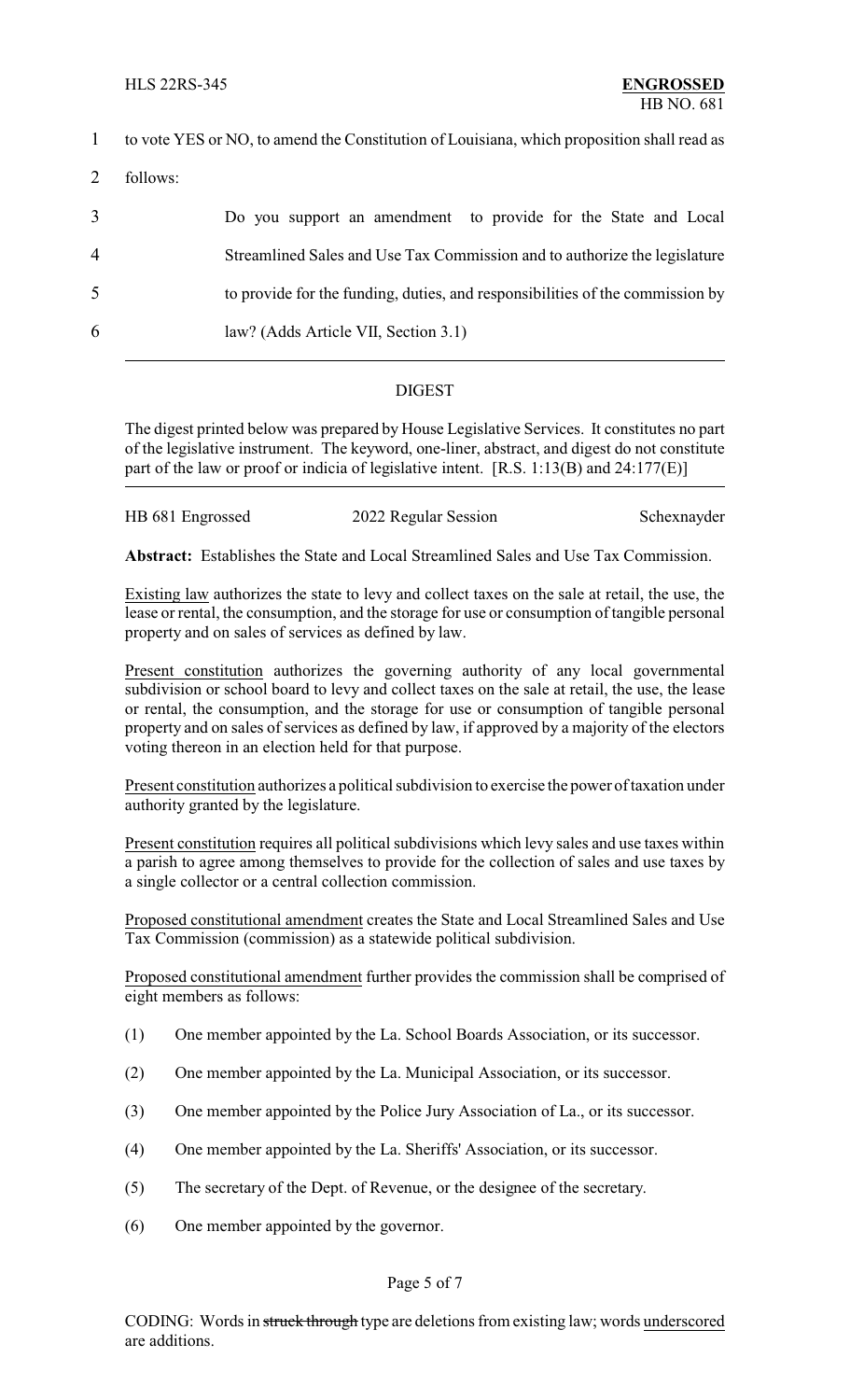- (7) One member appointed by the speaker of the House of Representatives.
- (8) One member appointed by the president of the Senate.

Proposed constitutional amendment provides that the initial members of the commission shall be appointed no later than one year following the effective date of proposed constitutional amendment.

Proposed constitutional amendment requires the chairman and vice-chairman to be elected annually. Requires the first chairman of the commission to be a member referenced above in Paragraphs (1) through (4) and the first vice-chairman to be a member referenced above in Paragraphs (5) through (8). Further requires the following chairman to be a member referenced above in Paragraphs (5) through (8) and the vice-chairman to a member referenced above in Paragraphs (1) through (4). Requires the chairman and vice-chairman positions to rotate each year in this manner.

Proposed constitutional amendment provides that the first meeting of the commission shall be called by the speaker of the House of Representatives no later than two years following the effective date of proposed constitutional amendment.

Proposed constitutional amendment provides that the duties, funding, and obligations of the commission shall by established in law and requires a two-thirds vote of the legislature to enact any statutory provisions relative to the duties, funding, or obligations of the commission.

Further provides beginning on the effective date of such statutory law enacted pursuant to proposed constitutional amendment, the provisions of the present constitution related to the local collection of sales and use taxes shall cease to be effective and shall be inapplicable and inoperable for the limited purposes of proposed constitutional amendment.

Proposed constitutional amendment provides that absent the enactment of any statutory provisions pursuant to proposed constitutional amendment, local sales and use tax collection shall be as provided for in the present constitution and state sales and use tax collection shall be as provided by present law.

Proposed constitutional amendment provides that the commission shall provide for streamlined electronic filing, electronic remittance, and the collection of all sales and use taxes levied within the state. Further provides for prompt remittance of all monies collected and specifies that monies collected shall be the property of the respective taxing authority levying the tax.

Proposed constitutional amendment requires the commission to issue policy advice and to develop rules, regulations, and guidance to simplify and streamline the audit process for sales and use taxpayers.

Proposed constitutional amendment requires the commission to be funded by both state and local sales and use tax revenues considered by the commission to be reasonable and necessary costs of administration and collection of sales and use taxes.

Proposed constitutional amendment provides that one year following the first meeting of the commission, the La. Sales and Use Tax Commission for Remote Sellers and the La. Uniform Local Sales Tax Board shall be abolished.

Proposed constitutional amendment provides that the powers, duties, functions, and responsibilities of these entities shall be transferred to the commission. Provides that any reference in law to the La. Sales and Use Tax Commission for Remote Sellers and the La. Uniform Local Sales Tax Board shall be deemed to apply to the commission. Further provides that all books, papers, records, actions, property, and employees of La. Sales and

### Page 6 of 7